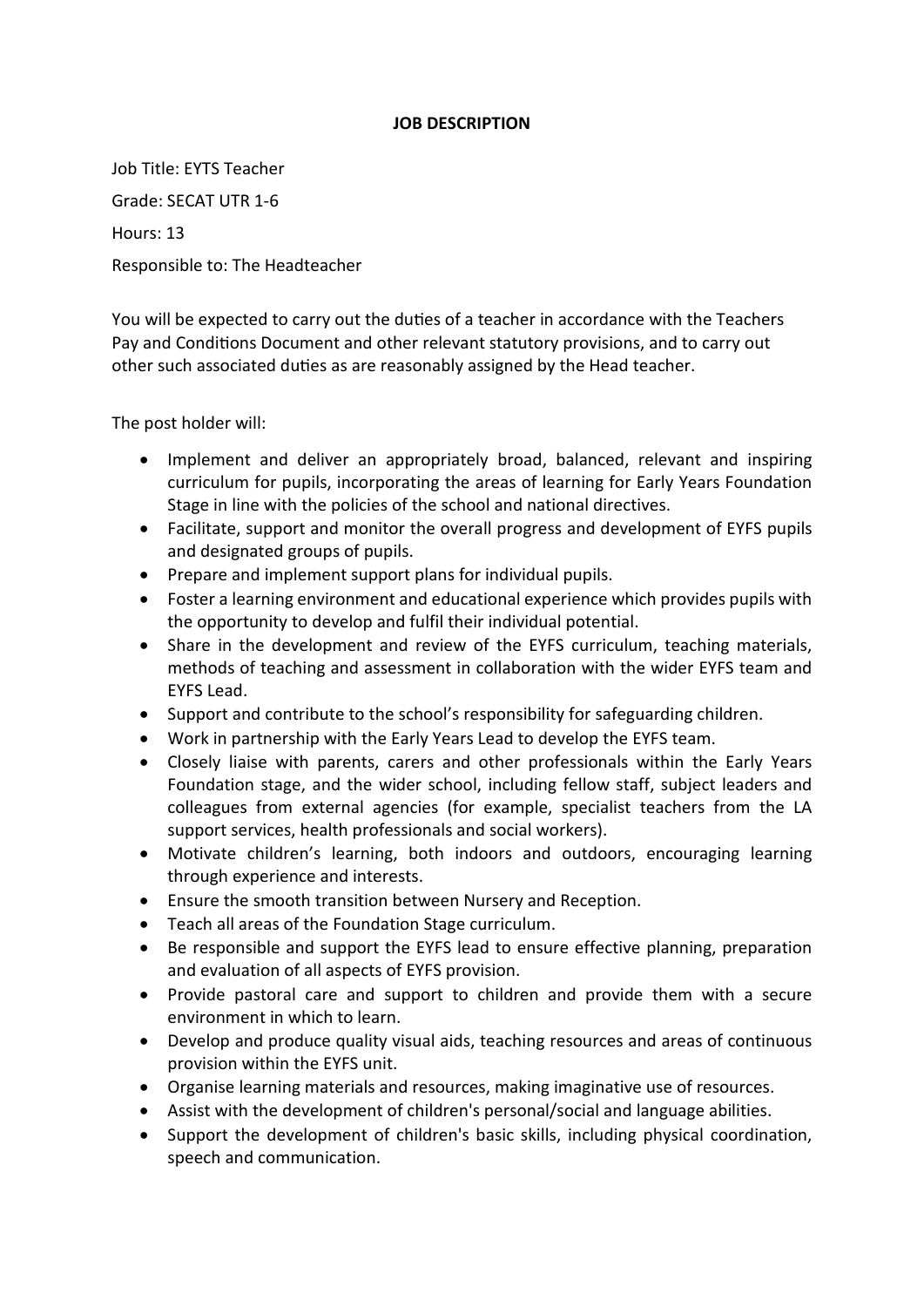- Encourage children's mathematical and creative development through stories, songs, games, drawing and imaginative play.
- Develop children's curiosity, knowledge and skills through our skills based provision offer.
- Work with others and contribute to the strong and experienced team ethos of the school, to plan and coordinate work both indoors and outdoors.
- Share knowledge gained with other practitioners and parents/carers.
- Observe, assess and record each child's progress and prepare reports for external agencies.
- Ensure the health and safety of children and staff is maintained during all activities.
- Keep up to date with changes in the EYFS and developments in best practice.
- Be adaptable and flexible.

## General Duties

- To participate in the performance and development review process, taking personal responsibility for identification of learning, development and training opportunities in discussion with line manager.
- To ensure that all administrative duties, checks, documentation, reports and returns are completed accurately and submitted within required deadlines.
- To deal with correspondence promptly and as required.
- To comply with individual responsibilities, in accordance with the role, for health & safety in the workplace.
- To ensure that all Trust policies and procedures are followed.
- To ensure that all duties and services provided are in accordance with the Trust's Equal Opportunities Policy and practices in respect of both employment issues and the delivery of services to the community.
- To ensure that all duties and services provided are in accordance with the Trust's Data Protection Policy and practices and reporting to the DPO any concerns or requests.
- To undertake any training commensurate to the post and attend relevant meetings as required by the Trust.

The Trust Board is committed to safeguarding and promoting the welfare of children and young people and expects all staff and volunteers to share in this commitment.

The duties above are neither exclusive nor exhaustive and the post holder may be required by the Headteacher/Chief Executive Officer to carry out appropriate duties within the context of the job, skills and grade at any site within the Trust.

|  | Date: |  |
|--|-------|--|
|  |       |  |
|  | Date: |  |